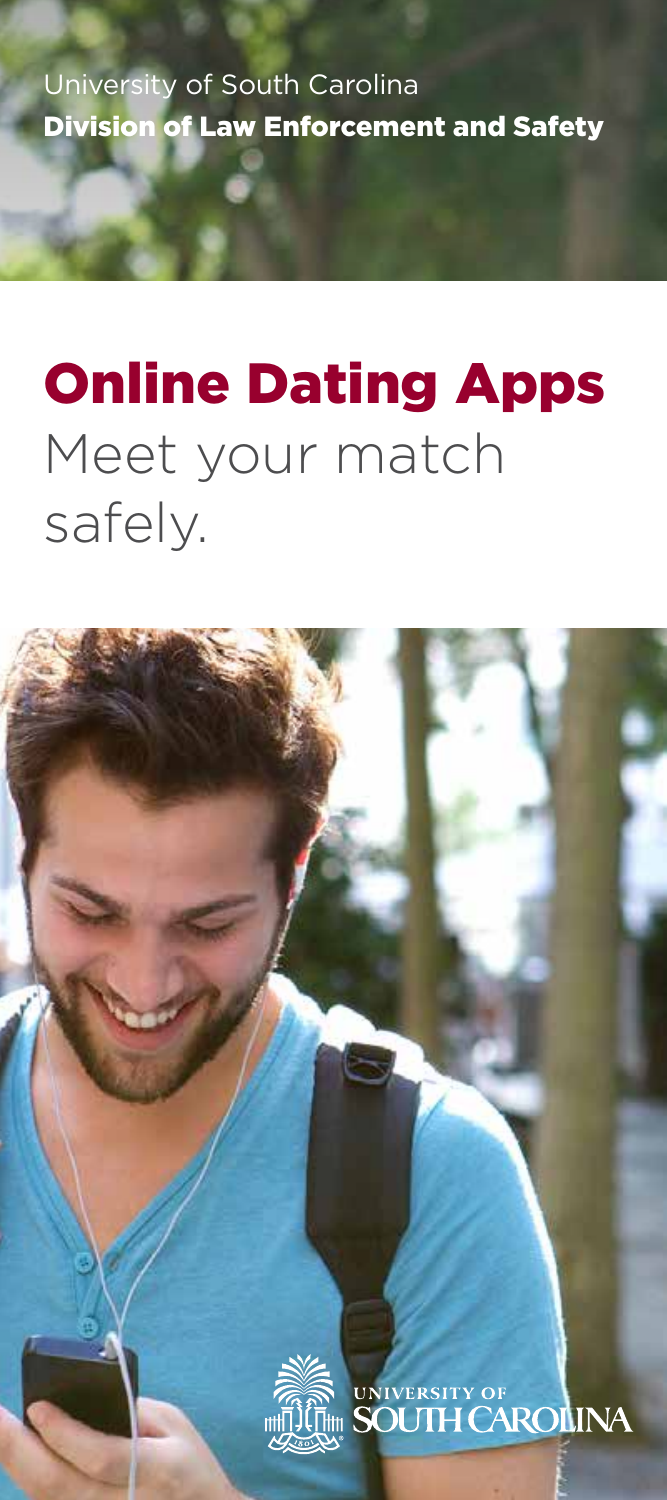

# Simple rules to help you stay safe

Dating sites and apps are more popular than ever, and connecting with new people can be as simple as swiping right on your smart phone. However, when meeting someone for the first time, you should take precautions.

**Always keep your personal safety in mind, and follow these simple guidelines to reduce your risk of harm when meeting a match in person:** 

#### Meet at daytime in public first.

Meet in a public place with good lighting. If the person you're talking to or chatting with insists you meet at his or her apartment (residence) or yours, a parking lot or somewhere private, this is a red flag. A busy daytime coffee shop or restaurant may not be private, but others will be around if an unsafe situation arises.

#### Tell a friend (or friends).

Tell at least one friend, more if possible, where you are going and who you are meeting. Getting your date's first and last name prior to meeting is a good idea anyway.

#### Be responsible for your own transportation.

It is not a good idea to allow your date to pick you up the first time you are meeting; if things don't go well, you might not want them knowing where you live! Also, if you need to make a quick exit, you will want to have your own vehicle or money for a cab available.

#### Stay sober.

Alcohol and drugs can impair your judgment and incapacitate you, making you vulnerable to a potential robbery or assault. Avoiding alcohol and drugs will help you maintain a level head and presence of mind.

#### Download the RAVE Guardian Safety App.

In case of emergency, this FREE app turns your phone into a mobile safety device, on or off campus, connecting you with law enforcement and emergency personnel. RAVE Guardian is available for iPhone and Android devices. Find it at iTunes or Google Play.

### Get Help!

**If you are being stalked or harassed and you are thinking about filing for a Restraining Order, don't hesitate to reach out for help. Call the 24-hour number at 803.777.4215, or email victimhelp@mailbox.sc.edu.**